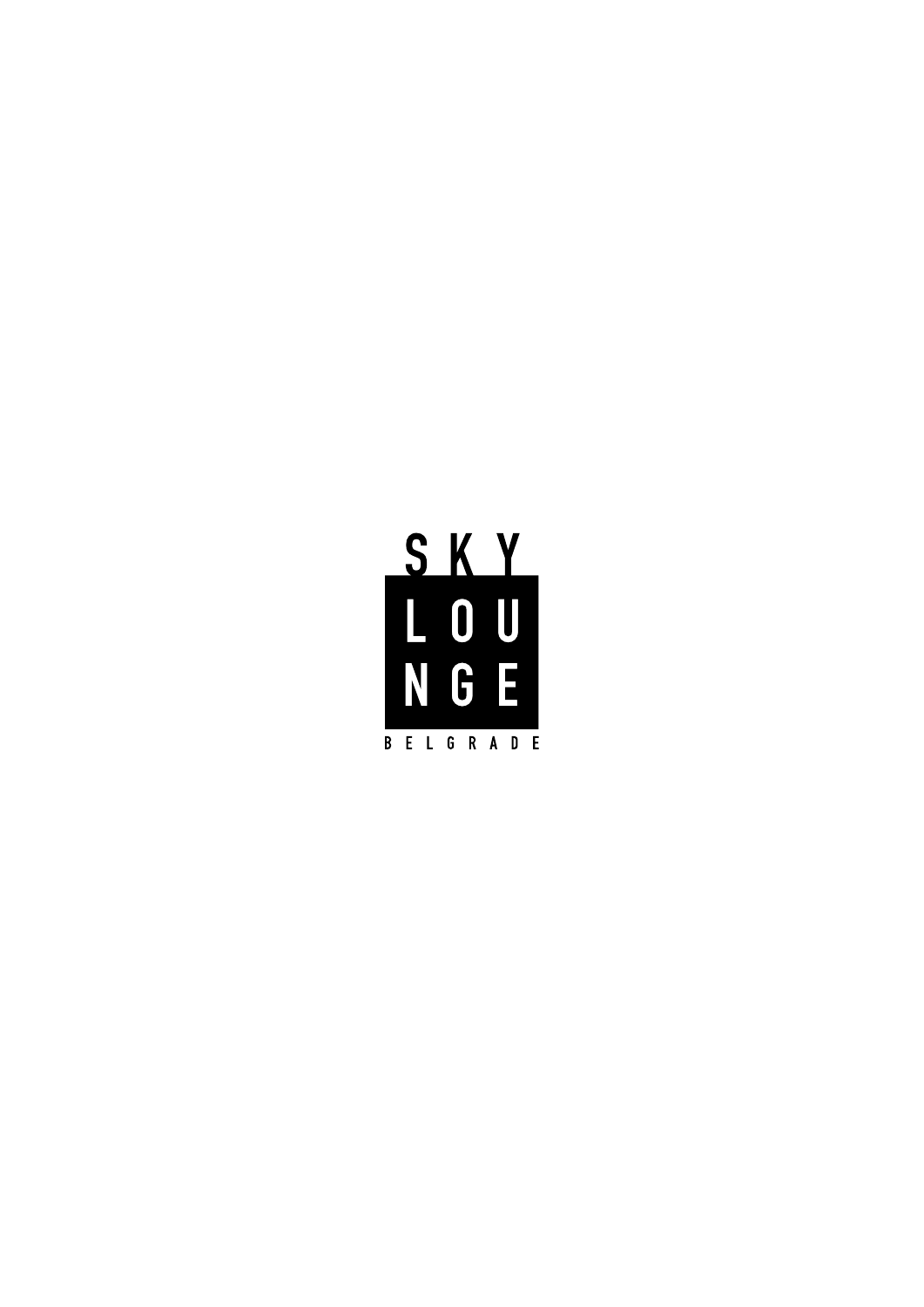

SEA BASS CARPACCIO Served with fresh black truffles

TUNA TATAR Served on avocado with spring onions

**OCTOPUS CARPACCIO** Served with mixed green salad and citrus fruit

SMOKED TUNA CARPACCIO With citrus dressing and micro herbs

BURRATA With arugula, marinated beetroot and roasted pine nuts

BEEF TATARE Tenderloin beef filet with toasted bread and aromatic butter

BEEF CARPACCIO Thinly sliced beefsteak with arugula, parmesan cheese, and mustard dressing

EDAMAME Boiled Japanese green soybeans, salt, sriracha optional

DYNAMITE SHRIMP Crispy panko shrimp served on couscous with vegetables and hollandaise sauce

SHRIMPS IN SAFT WITH SALAD AND GOAT CHEESE Cleaned sautéed shrimps on butter and aromatic herbs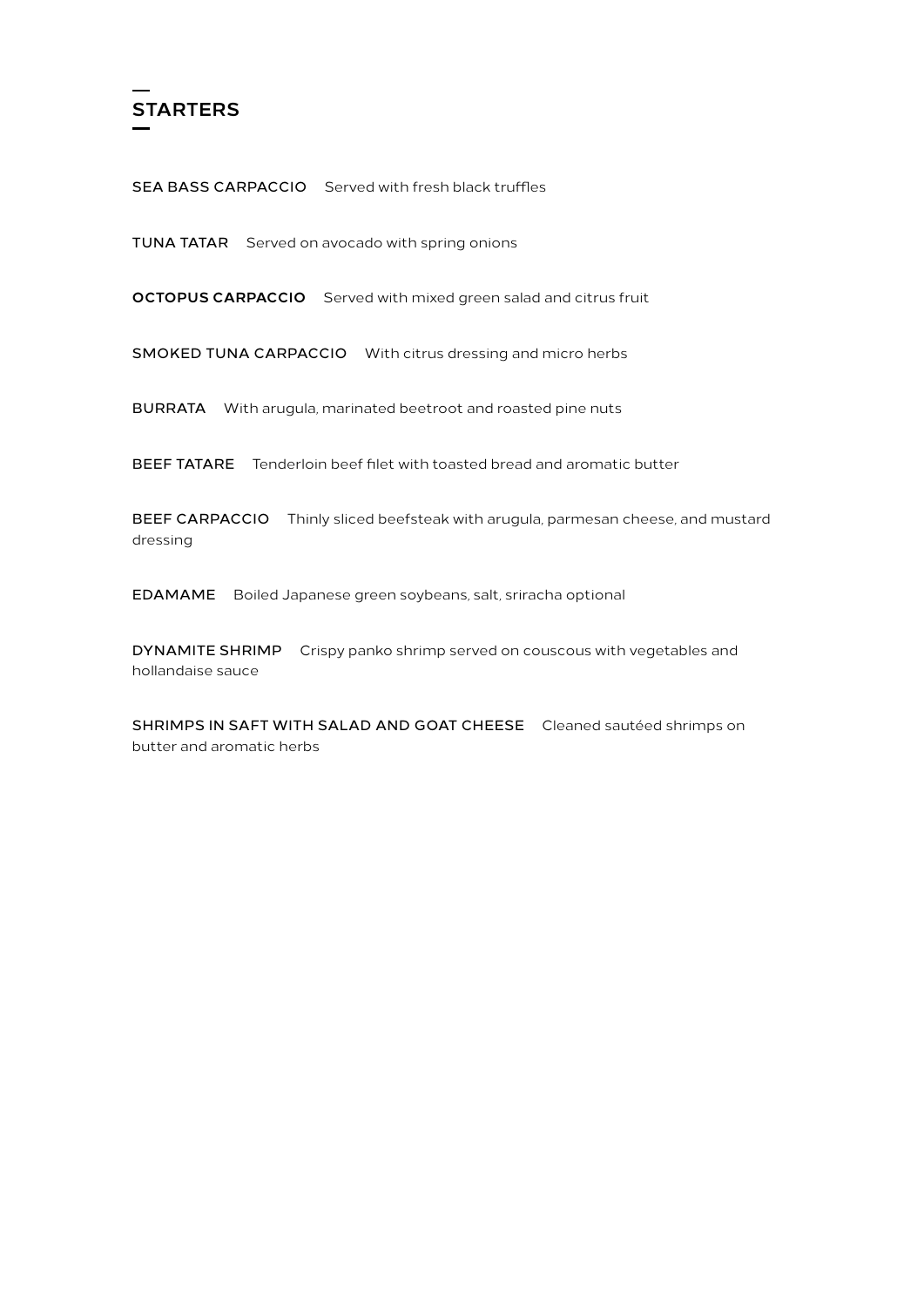

SASHIMI SALAD Fresh salmon, crab sticks, cucumber, crispy tempura, tobiko. Served with spicy mayonnaise

OCTOPUS SALAD Served with potatoes, tomatoes, parsley, caper, spring onion and fennel

AVOCADO SALAD With prawns and tuna / prawns and marinated tuna, served on a salad mix with passion fruit dressing and aromatic bread

GRILLED CHICKEN SALAD lceberg lettuce with grilled chicken, cherry tomatoes, crispy tortilla, mozzarella, almond and honey-lemon dressing

BEEFSTEAK IN OYSTER SAUCE With fresh, crispy salad. cherry tomato, pomegranate, mozzarella and pumpkin seeds

LETTUCE WITH GOAT CHEESE Lettuce with pumpkin seeds, roasted peppers, pomegranate, goat cheese and cherry tomatoes

MIXED GREEN SALAD With cherry tomato, parmesan cheese and pine nuts

CHERRY TOMATO SALAD With mozzarella and basil

# **SOUPS**

TOM YUM Thai soup served with prawns, oyster mushrooms, button mushrooms, coconut cream, cilantro and spring onion

TOMATO SOUP Served with cherry tomatoes, baby mozzarella, fresh basil and aromatic bread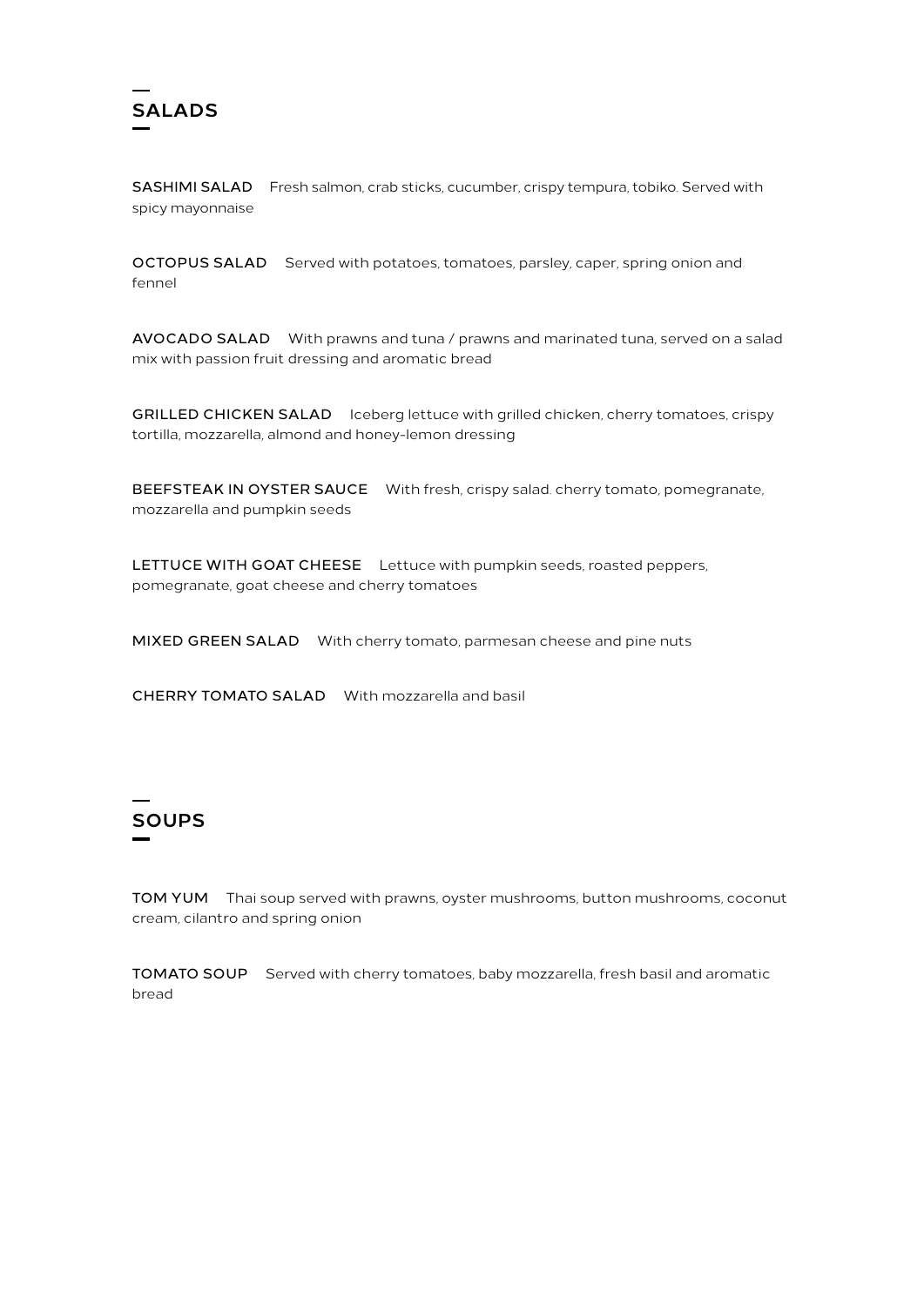

#### SHRIMPS 100gr

- − On the grill
- − On buzara, white or red

RED MULLET 100gr

#### SUPREME CATEGORY, RED SEA BREAM, RED SNAPPER, JOHN DORY 100gr

#### FIRST CATEGORY, SEA BREAM, SEA BASS, BRILL, SOUL FISH

- − Prepared on the grill
- − Prepared on wood with vegetables /ask the waiter for the availability of fish/
- − Fish leaf prepared in butter

GRILLED OCTOPUS Served with grilled vegetables and wedges

GRILLED SQUIDS OR FRIED SQUIDS Served with boiled potatoes

GRILLED TUNA STEAK FROM THE OVEN Marinated tuna steak served on arugula with cherry tomato and pine nuts

SALMON TERIYAKI Grilled salmon served with wasabi mashed potato, grilled asparagus and teriyaki sauce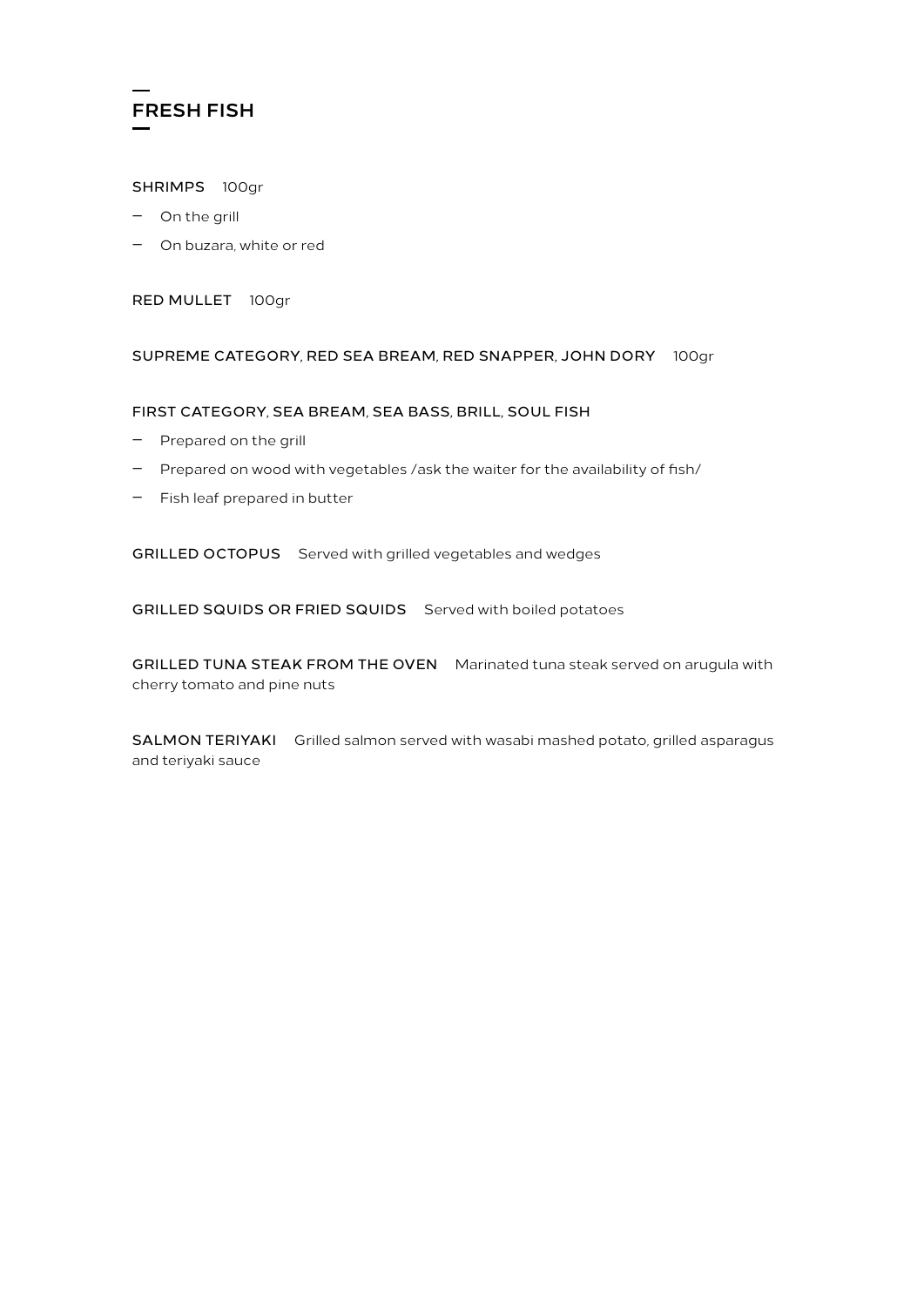## **MAIN COURSE**

SEA FOOD PASTA With wild Sea bass, prawns and cherry tomato

RISOTTO WITH LOBSTER TAIL Creamy risotto with lobster and lemon butter sauce

BLACK RISOTTO With octopus, shrimps and squids

SKY BURGER Beef, tomato, red onion, iceberg salad, Cheddar cheese, jalapeno peppers, pickled cucumbers, mayonnaise and pepper sauce, served with French fries

#### ROLLED LAMB WITH TRUFFLE PUREE AND WINE SAUCE

TURKEY FILLET With chimichurri sauce and sautéed carrot on butter and honey

DUCK DRUMSTICK WITH CRANBERRY SAUCE Duck drumstick with potatoes in butter in cranberry sauce, olives, sun-dried tomatoes, garlic

CRISPY CHICKEN WITH RICE Chicken fillet breaded with crispy bread crumbs served with sweet and sour sauce

VEGETABLE STIR FRY Fried vegetables in oyster-pepper sauce with rice

- − With beefsteak
- − With chicken

PAD THAI NOODLES Fried rice noodles with vegetables in Pad Thai sauce, sprinkled with peanuts

- − With beefsteak
- − With chicken
- − With shrimps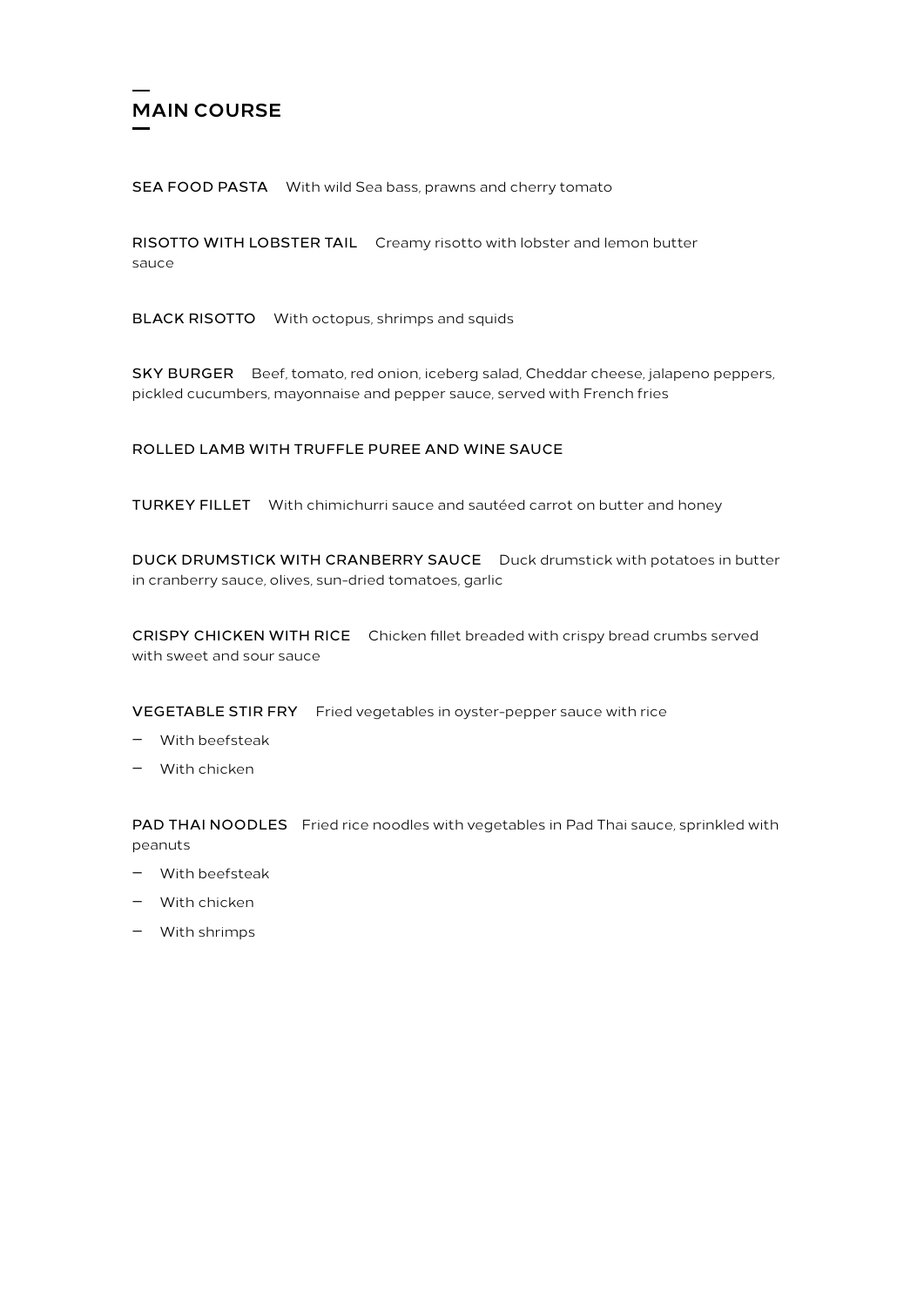

PREMIUM STEAKS

WAGYU AUSTRALIJA STRIPLOIN 100gr

BLACK ANGUS AMERICA STRIPLOIN 100gr

HOME-MADE STEAKS

RIB EYE 100gr

T-BON 100gr

VEAL CUTLET 100gr

TENDERLOIN portion 270gr

BEEF TAGLIATA On a platter roasted in hot butter /prepared in front of the guest/

− For 2 persons

For 1 person

NEW ZEALAND LAMB CHOPS Grilled New Zealand lamb served with potato wedges in truffle sauce, roasted peppers and pepper sauce

FREE SIDE DISHES AND SAUCES WITH STEAKS OF YOUR CHOICE

- − French fries
- − Mashed potatoes
- − Roasted aromatic potatoes
- − Grilled vegetables
- − Carrots with honey and butter
- − Pepper sauce
- − Truffle cream sauce
- − Mushroom cream sauce

#### SIDE DISHES FOR AN EXTRA CHARGE

- − Grilled asparagus with cherry tomatoes
- − Mashed potatoes with truffles
- − Dalmatian garnish (boiled chard with potatoes)
- − Sauteed young spinach with garlic in olive oil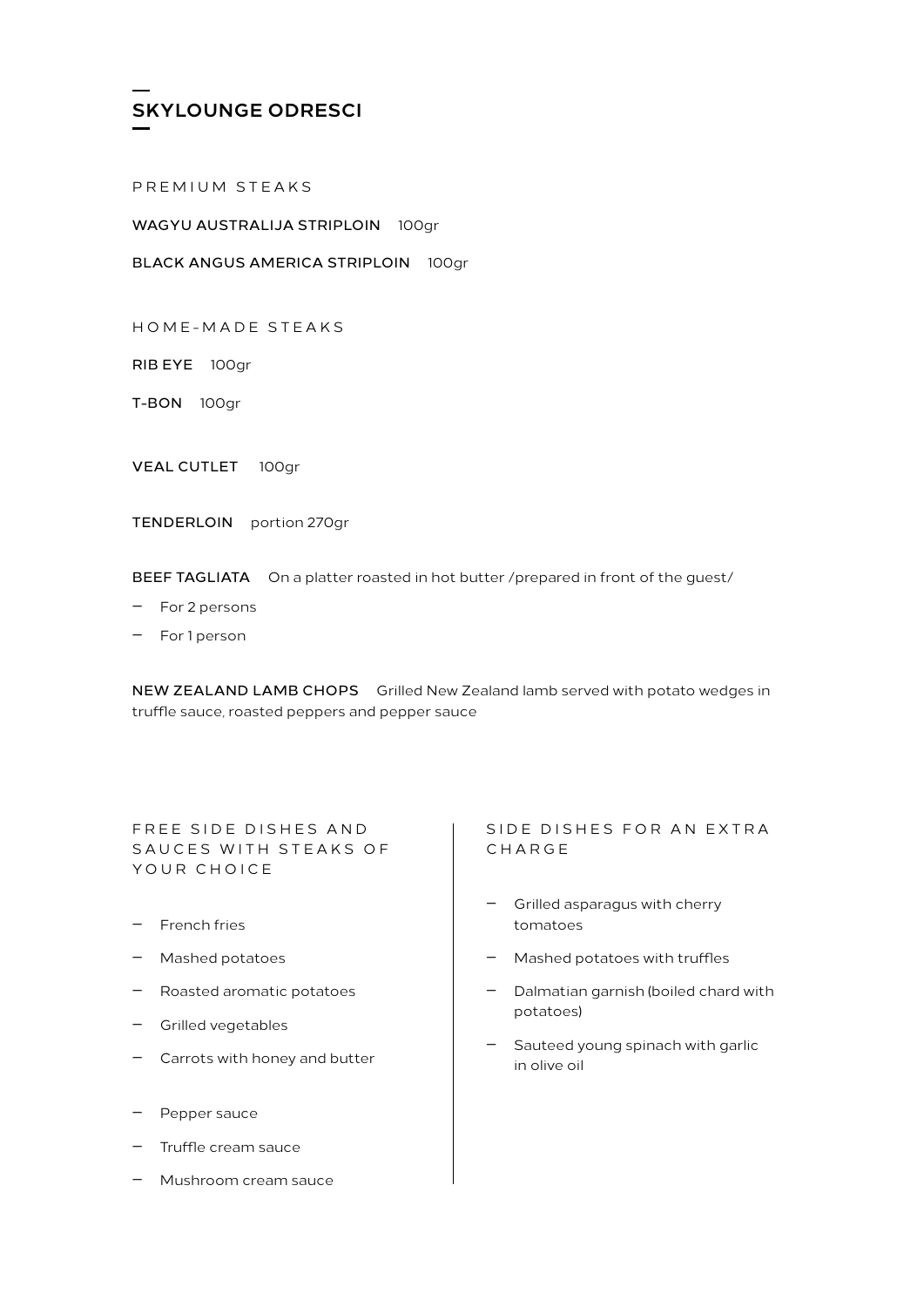## **SUSHI SIGNATURE**

KING LOBSTER Thinly sliced Lobster steam cream lemon butter served topped with Rice mix with tiger prawn cream truffle sauce and black caviar

SUSHI KING Rice mix with tiger prawn cream truffle sauce topped salmon, yellowtail, tuna, bbq eel, salmon caviar and black caviar

WAGYU NIGIRI Australijski Wagyu striploin sa terijaki I balzamik sosom 2 pieces

CARAMEL MAKI Tempura gambor, štapići od krabe, hrskavi kraba miks, avokado, karamel sos 8 pieces

YAKUZA MAKI Crab sticks, shrimp tempura, avocado, cucumber. Salmon topped with sweet chili sauce, mayonnaise, spring onions and crispy tempura 8 pieces

### **MAKI ROLL**

FUJI MAKI Shrimp tempura, crab sticks, cucumber, avocado, crispy tempura, spring onions with sweet chilly and teriyaki sauce 6 pieces

CALIFORNIA MAKI Crab stick, cucumber, avocado, Ebi shrimp and tobiko caviar 6 pieces

DRAGON MAKI Crab stick, BBQ Eel, avocado, cucumber, teriyaki sauce, spring onion, crispy tempura 6 pieces

CATERPILLAR MAKI Crab stick, cucumber, avocado, Ebi shrimp and tobiko caviar 6 pieces

CRAZY MAKI Shrimp tempura, salmon, avocado, cucumber, crab stick, spicy mayonnaise, tobiko caviar and crispy tempura teriyaki sauce 6 pieces

TEM MAKI Crab stick, Ebi shrimp, cucumber, deep fried tempura crispy topped salmon tuna avocado spicy mayo and salmon caviar, sweet chili sauce 6 pieces

SPICY TUNA AND SALMON MAKI Fresh tuna and salmon, Avocado, spring onion, 3 pieces' salmon and 3pieces Tuna

VOLCANO MAKI Crab stick, avocado, Ebi shrimp, topped with crispy tempura salmon, tuna, sea bass, spicy mayo, honey lemon and black caviar 6 pieces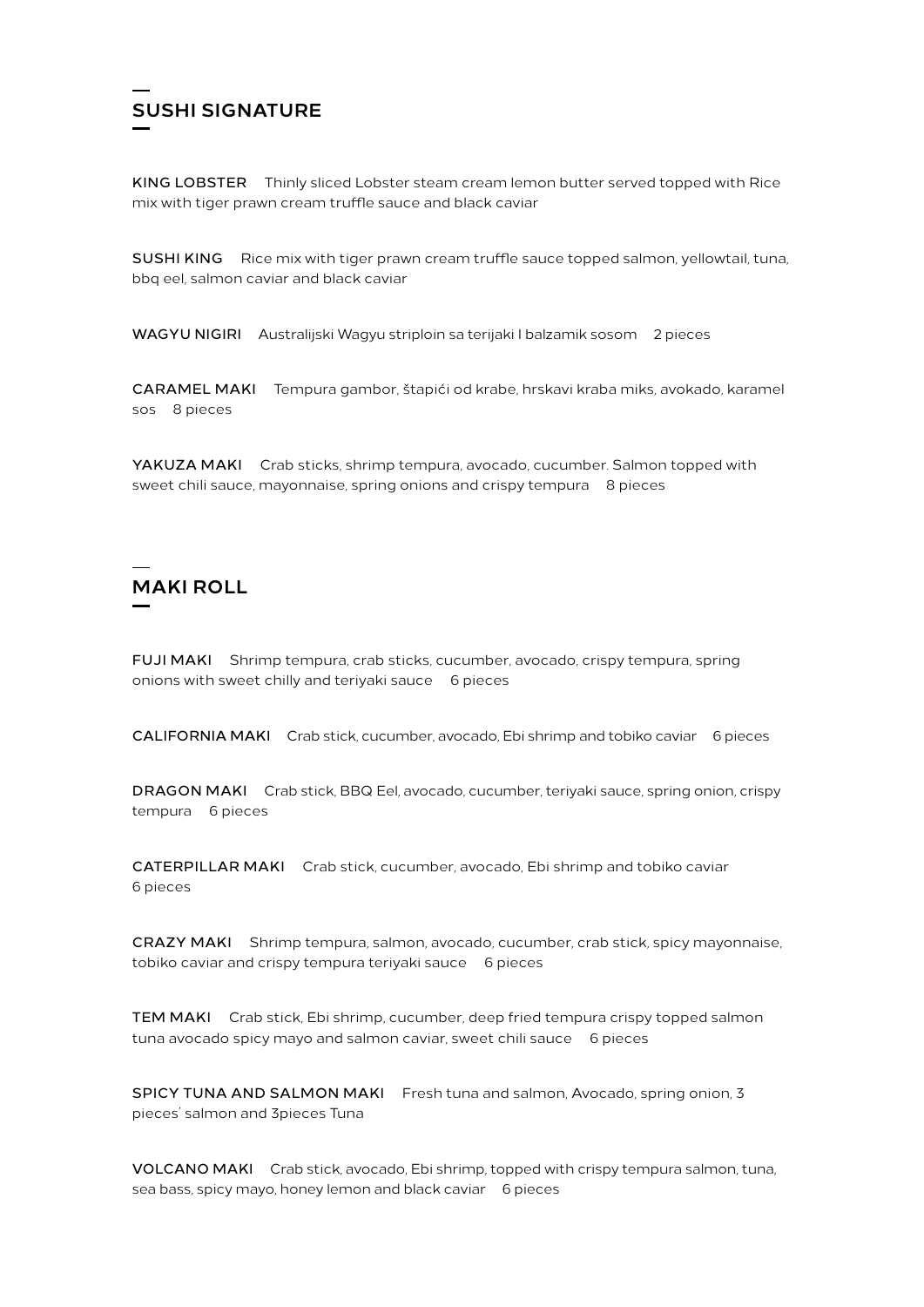## **SUSHI SIGNATURE**

SASHIMI LOBSTER Thinly sliced Lobster served with hiyashi wakame seaweed salad and honey lemon cream sauce 5 pieces

SASHIMI SCALLOP Thinly sliced Scallop served with hiyashi wakame seaweed salad and honey lemon cream sauce 5 pieces

HAMACHI SASHIMI 5 pieces

SALMON SASHIMI 5 pieces

TUNA SASHIMI 5 pieces

### **NIGIRI SUSHI**

HOTATE NIGIRI Lightly grilled scallops, served with baby spinach, topped with hollandaise sauce 3 pieces

IKURA NIGIRI Salmon caviar 3 pieces

SEA BASS NIGIRI 3 pieces

UNAGI NIGIRI [BBQ eel] 3 pieces

HAMACHI NIGIRI [Yellowtail] 3 pieces

SALMON NIGIRI [Salmon] 3 pieces

MAGURO NIGIRI [Tuna] 3 pieces

TAIGAEBI NIGIRI [Tiger prawn] 3 pieces

VAGYU NIGIRI prepared by our chef Tongan